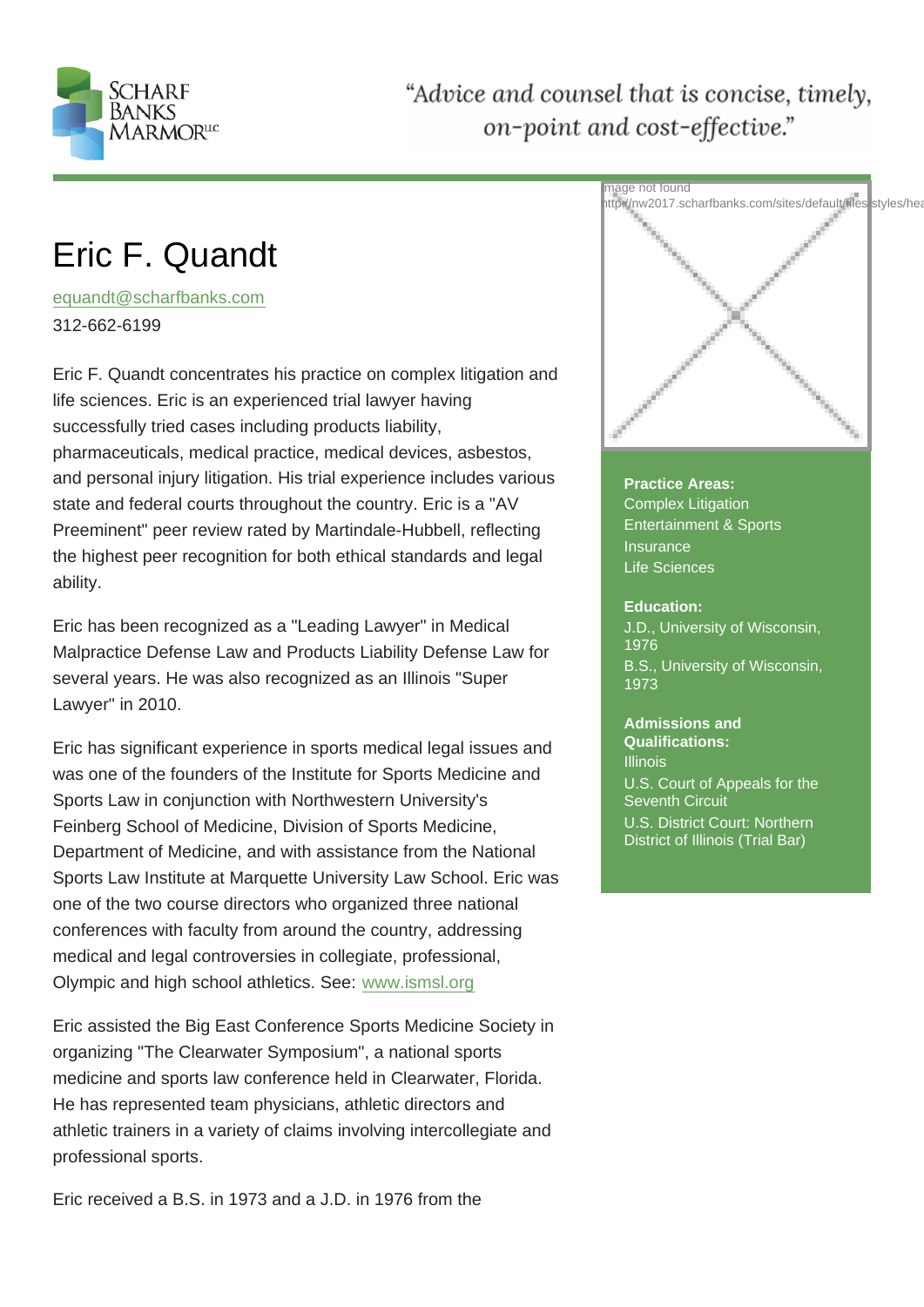## **Experience**

- Represented multiple university-based physicians in litigation covering many different practice specialties, with large number of defense verdicts. Cases involved intersection of medicine, pharmaceuticals, and/or medical devices. Specialties included orthopedics, oncology, cardiology, obstetrics, anesthesiology, and neurology. Many cases involved serious birth injuries or wrongful deaths. Mr. Quandt achieved back to back jury defense verdicts defending obstetricians and medical institutions in serious birth injury cases.
- Represented asbestos manufacturers and successfully achieved jury defense verdicts in federal and state court involving claims of asbestosis and mesothelioma.
- Represented a major foreign automobile manufacturer in a multiple death case resulting in complex multi-district litigation in the United States and achieved successful dismissal on jurisdictional grounds.
- Represented major pharmaceutical and medical device manufacturers in litigation involving a variety of pharmaceutical, medical devices and combination products.
- National coordinating counsel for contraceptive litigation. Cases involved trials in federal and state courts with defense verdicts/favorable settlements and defeat of plaintiff's attempt to obtain an MDL.
- Represented a major chemical manufacturer in a gas pipe explosion case involving multiple deaths.
- Represented a major chemical manufacturer sued for gas piping replacement and achieved dismissal under the economic loss doctrine.
- Successfully defended a university through appeal in an action filed by a student athlete who suffered a cardiac condition requiring an implantable defibrillator and was denied participation by the team physician in NCAA Division I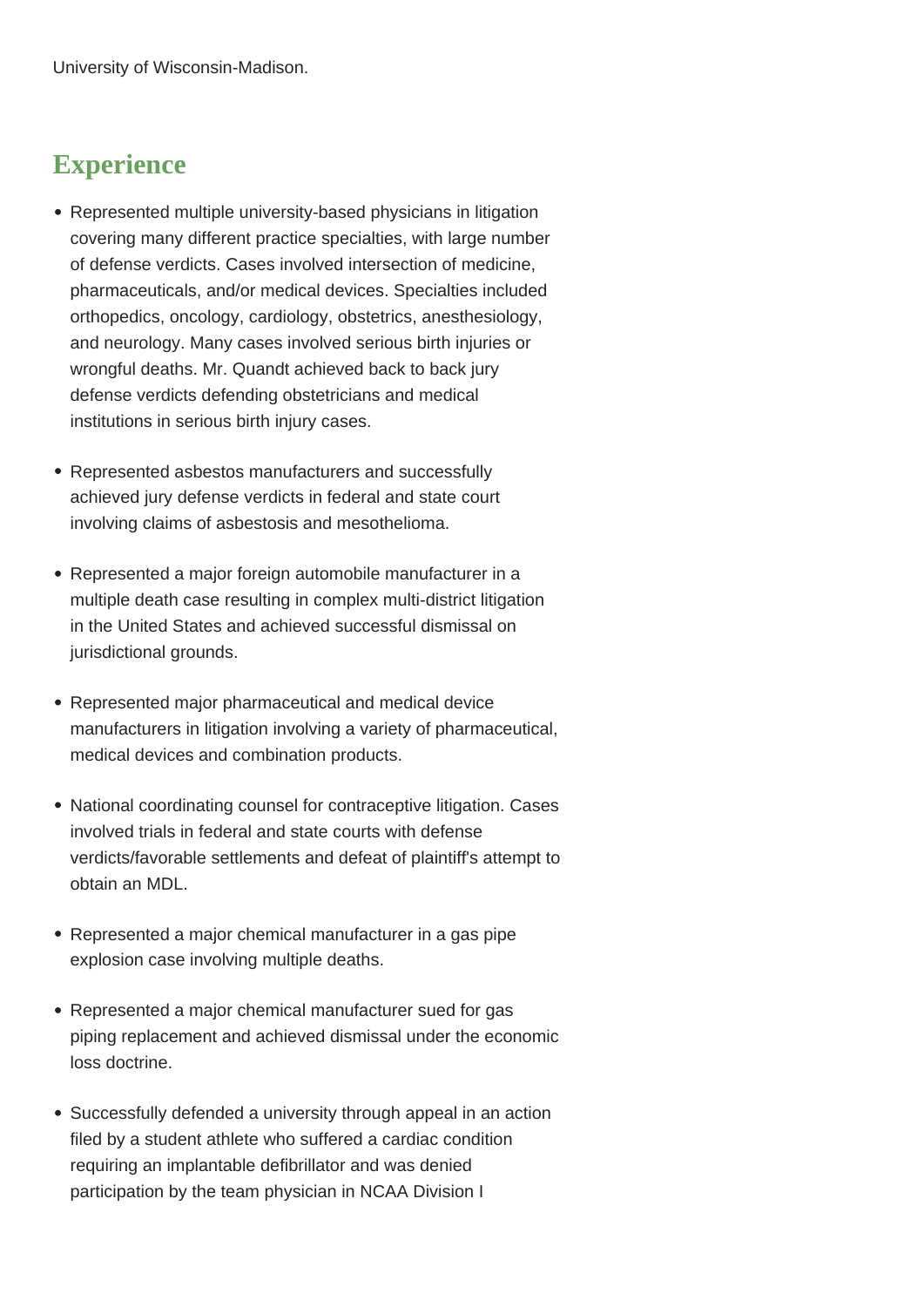basketball in a claim brought under the Rehabilitation Act.

## **Professional Activities**

- Chicago Bar Association
- Illinois Bar Association
- American Bar Association

### **PUBLICATIONS**

- "Competitive Athletes with Cardiovascular Disease The Case of Nicholas Knapp," Co-author, Maron BJ, Mitten MJ, Quandt EF, Zipes DP. New England Journal of Medicine 339:1631-35, 1998.
- "Legal Liability in Covering Athletic Events" Lead Author, Eric Quandt, JD, Matthew Mitten, JD, John Black, JD, Sports Health, A Multidisciplinary Approach, January 2009, Vol. 1, No. 1.

#### **SPEAKING ENGAGEMENTS**

- "A Proposal for Building Diversity In Our Practices, Products Liability, Section of Litigation," E. Quandt, R. Lesley: American Bar Association, 2007.
- "Building Diversity in the Products Liability Practice," American Bar Association, August 5, 2005.
- "Minimizing Professional Liabilities in Sports Medicine and Exercise Science," New England Chapter of the American College of Sports Medicine Annual Fall Conference, Providence, Rhode Island, November 2012.
- "Medical-Ethical-Legal Roundtable: Clearance Controversies, HIPPA, Good Samaritan and More", with Rebecca L. Carl, M.D., University of Chicago 10<sup>th</sup> Annual Current Concepts in Primary Care Sports Medicine, March 2013.
- "Minimizing Professional and Institutional Liabilities", Presented an address, Big East Conference Sports Medicine Society